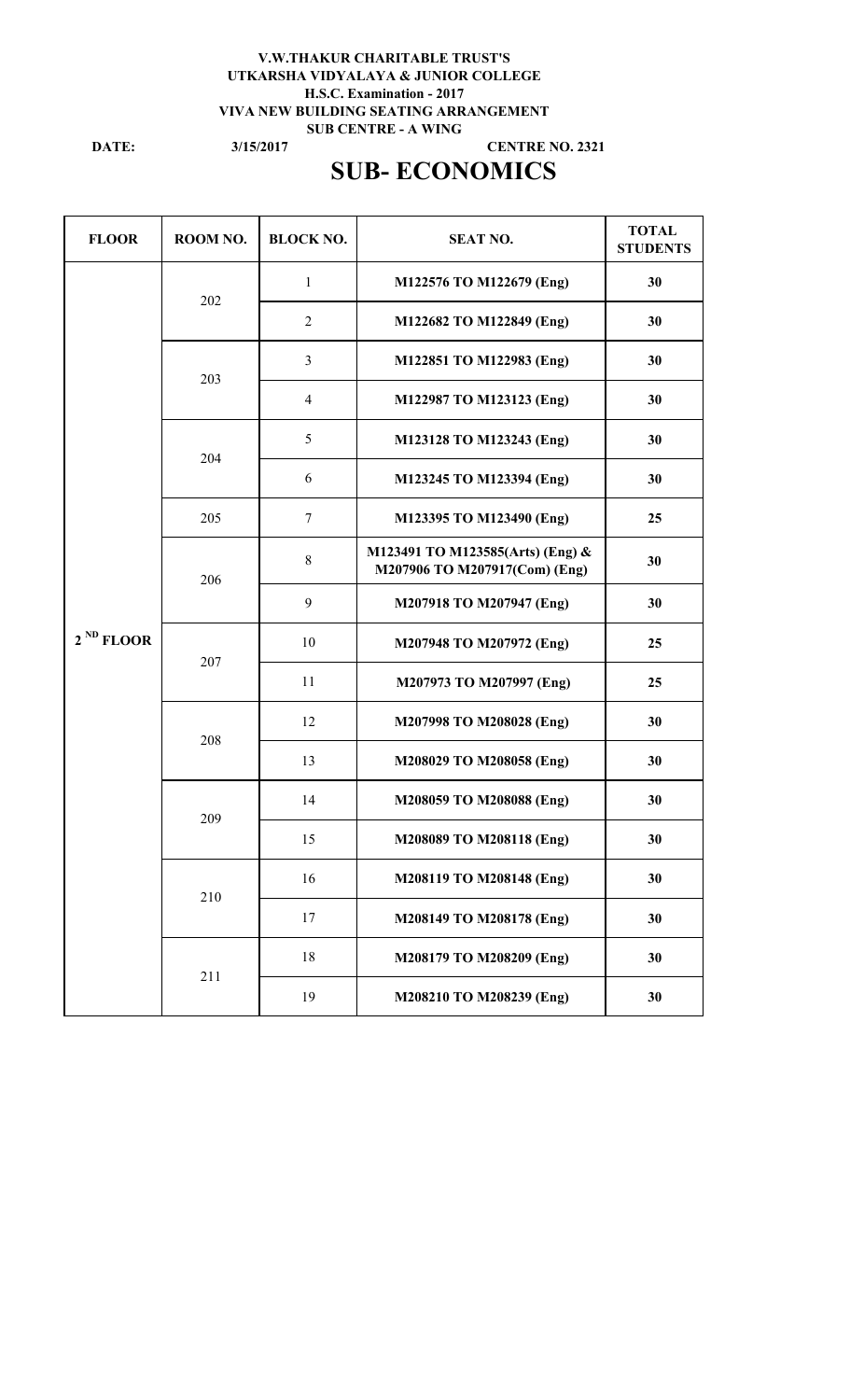### **V.W.THAKUR CHARITABLE TRUST'S UTKARSHA VIDYALAYA & JUNIOR COLLEGE H.S.C. Examination - 2017 VIVA NEW BUILDING SEATING ARRANGEMENT SUB CENTRE - A WING CENTRE NO. 2321**

**DATE:**

**3/15/2017**

# **SUB- ECONOMICS**

| <b>FLOOR</b>          | <b>ROOM</b><br>NO. | <b>BLOCK NO.</b> | <b>SEAT NO.</b>          | <b>TOTAL</b><br><b>STUDENTS</b> |
|-----------------------|--------------------|------------------|--------------------------|---------------------------------|
|                       | 302                | 20               | M208240 TO M208269 (Eng) | 30                              |
|                       |                    | 21               | M208270 TO M208299 (Eng) | 30                              |
|                       | 303                | 22               | M208300 TO M208329 (Eng) | 30                              |
|                       |                    | 23               | M208330 TO M208360 (Eng) | 30                              |
|                       | 304                | 24               | M208361 TO M208390 (Eng) | 30                              |
|                       |                    | 25               | M208391 TO M208420 (Eng) | 30                              |
|                       | 305                | 26               | M208421 TO M208446 (Eng) | 25                              |
|                       |                    | 27               | M208448 TO M208478 (Eng) | 30                              |
|                       | 306                | 28               | M208479 TO M208509 (Eng) | 30                              |
|                       | 308                | 29               | M208510 TO M208539 (Eng) | 30                              |
|                       |                    | 30               | M208540 TO M208569 (Eng) | 30                              |
| 3 <sup>RD</sup> FLOOR | 309                | 31               | M208570 TO M208600 (Eng) | 30                              |
|                       |                    | 32               | M208601 TO M208630 (Eng) | 30                              |
|                       | 310                | 33               | M208631 TO M208660 (Eng) | 30                              |
|                       |                    | 34               | M208661 TO M208692 (Eng) | 30                              |
|                       | 311                | 35               | M208693 TO M208723 (Eng) | 30                              |
|                       |                    | 36               | M208724 TO M208754 (Eng) | 30                              |
|                       | 312                | 37               | M208755 TO M208779 (Eng) | 25                              |
|                       | 313                | 38               | M208780 TO M208809 (Eng) | 30                              |
|                       |                    | 39               | M208810 TO M208839 (Eng) | 30                              |
|                       | 314                | 40               | M208840 TO M208869 (Eng) | 30                              |
|                       |                    | 41               | M208870 TO M208899 (Eng) | 30                              |
|                       | 315                | 42               | M208900 TO M208924 (Eng) | 25                              |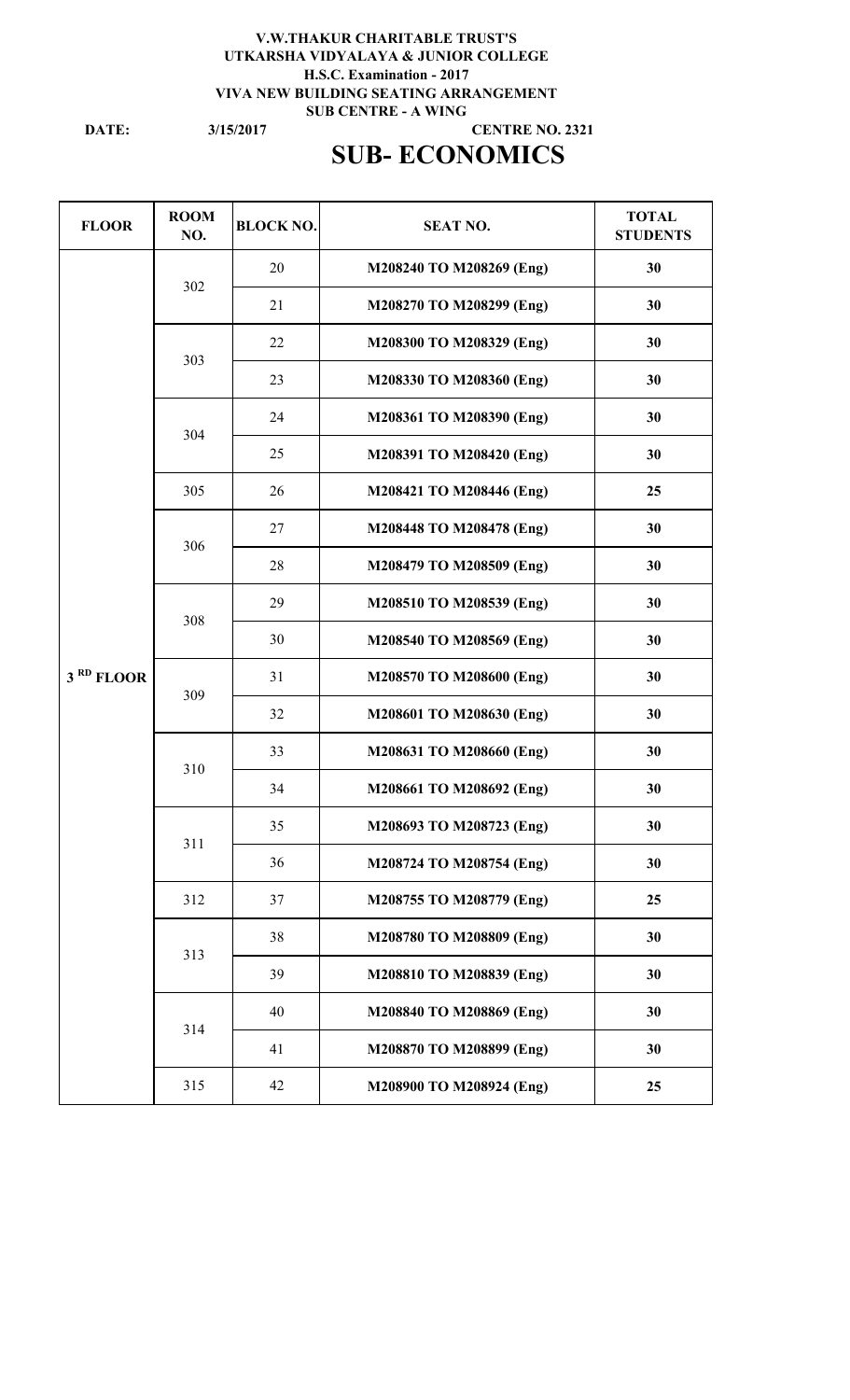### **DATE: V.W.THAKUR CHARITABLE TRUST'S UTKARSHA VIDYALAYA & JUNIOR COLLEGE H.S.C. Examination - 2017 VIVA NEW BUILDING SEATING ARRANGEMENT SUB CENTRE - A WING CENTRE NO. 2321 SUB- ECONOMICS 3/15/2017**

| <b>FLOOR</b>      |     | <b>ROOM BLOCK</b> | <b>SEAT NO.</b>          | <b>TOTAL</b>    |
|-------------------|-----|-------------------|--------------------------|-----------------|
|                   | NO. | NO.               |                          | <b>STUDENTS</b> |
|                   | 403 | 43                | M208925 TO M208954 (Eng) | 30              |
|                   |     | 44                | M208955 TO M208986 (Eng) | 30              |
|                   | 404 | 45                | M208987 TO M209016 (Eng) | 30              |
|                   |     | 46                | M209017 TO M209047 (Eng) | 30              |
|                   | 406 | 47                | M209048 TO M209079 (Eng) | 30              |
|                   |     | 48                | M209080 TO M209109 (Eng) | 30              |
|                   |     | 49                | M209110 TO M209135 (Eng) | 25              |
|                   | 407 | 50                | M209136 TO M209161 (Eng) | 25              |
|                   | 408 | 51                | M209162 TO M209191 (Eng) | 30              |
|                   |     | 52                | M209192 TO M209221 (Eng) | 30              |
| $4$ <sup>TH</sup> | 409 | 53                | M209222 TO M209251 (Eng) | 30              |
| <b>FLOOR</b>      |     | 54                | M209252 TO M209281 (Eng) | 30              |
|                   | 410 | 55                | M209282 TO M209311 (Eng) | 30              |
|                   |     | 56                | M209312 TO M209342 (Eng) | 30              |
|                   | 411 | 57                | M209343 TO M209373 (Eng) | 30              |
|                   |     | 58                | M209374 TO M209404 (Eng) | 30              |
|                   | 412 | 59                | M209405 TO M209429 (Eng) | 25              |
|                   | 413 | 60                | M209430 TO M209459 (Eng) | 30              |
|                   |     | 61                | M209460 TO M209489 (Eng) | 30              |
|                   | 414 | 62                | M209490 TO M209519 (Eng) | 30              |
|                   |     | 63                | M209520 TO M209549 (Eng) | 30              |
|                   | 415 | 64                | M209550 TO M209574 (Eng) | 25              |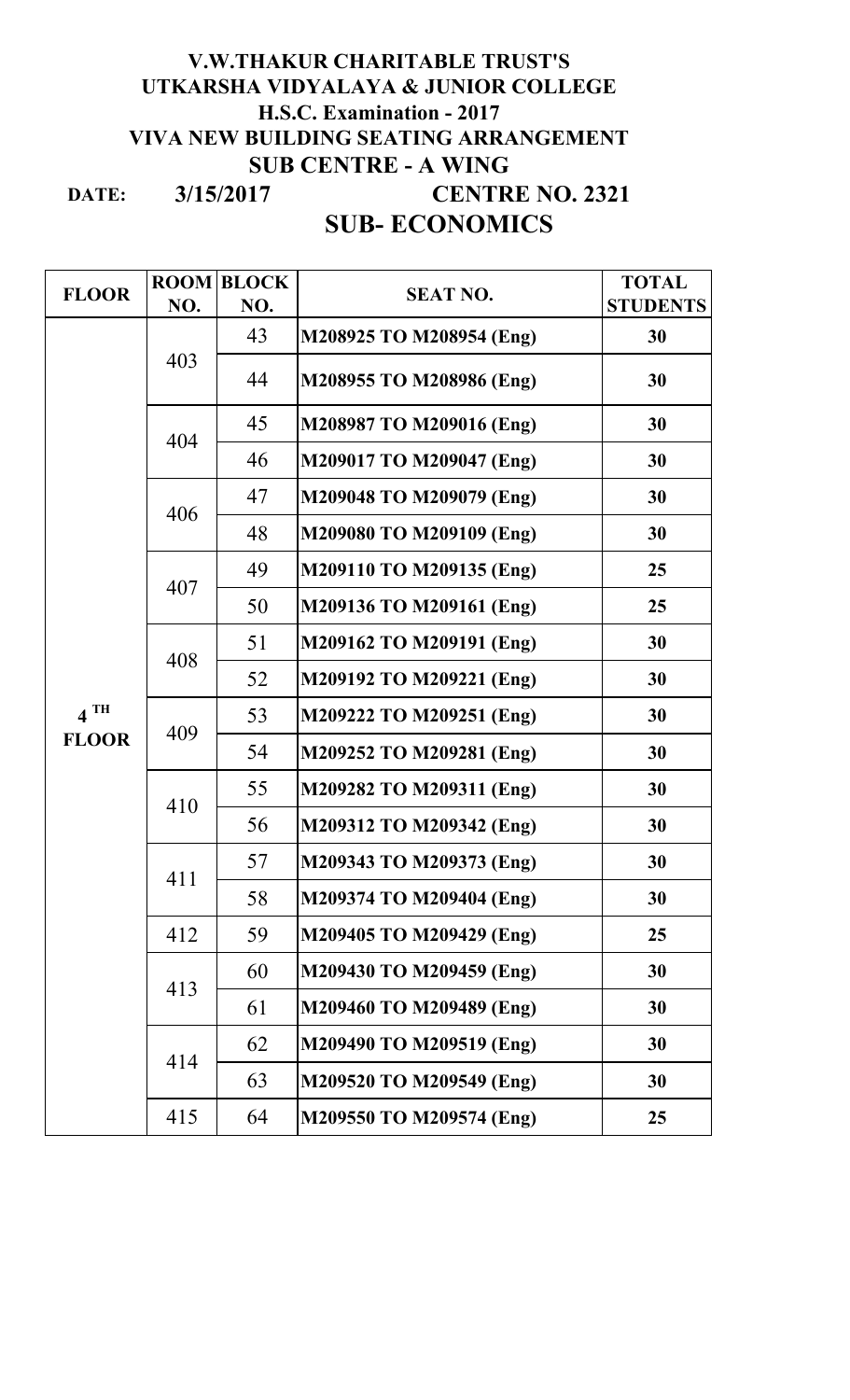### **DATE: SUB- ECONOMICS V.W.THAKUR CHARITABLE TRUST'S UTKARSHA VIDYALAYA & JUNIOR COLLEGE H.S.C. Examination - 2017 VIVA NEW BUILDING SEATING ARRANGEMENT SUB CENTRE - A WING CENTRE NO. 2321 28-02-2017**

| <b>FLOOR</b>      | <b>ROOM</b><br>NO. | <b>BLOCK</b><br>NO. | <b>SEAT NO.</b>          | <b>TOTAL</b><br><b>STUDENTS</b> |
|-------------------|--------------------|---------------------|--------------------------|---------------------------------|
|                   | 502                | 65                  | M209575 TO M209604 (Eng) | 30                              |
|                   |                    | 66                  | M209605 TO M209634 (Eng) | 30                              |
|                   | 503                | 67                  | M209635 TO M209664 (Eng) | 30                              |
|                   |                    | 68                  | M209665 TO M209695 (Eng) | 30                              |
|                   | 504                | 69                  | M209696 TO M209725 (Eng) | 30                              |
|                   |                    | 70                  | M209726 TO M209755 (Eng) | 30                              |
|                   | 505                | 71                  | M209756 TO M209780 (Eng) | 25                              |
|                   |                    | 72                  | M209781 TO M209810 (Eng) | 30                              |
|                   | 506                | 73                  | M209811 TO M209840 (Eng) | 30                              |
|                   | 507                | 74                  | M209841 TO M209865 (Eng) | 25                              |
|                   |                    | 75                  | M209866 TO M209890 (Eng) | 25                              |
| $5$ <sup>TH</sup> | 508                | 76                  | M209891 TO M209922 (Eng) | 30                              |
|                   |                    | 77                  | M209923 TO M209952 (Eng) | 30                              |
| <b>FLOOR</b>      | 509                | 78                  | M209953 TO M209982 (Eng) | 30                              |
|                   |                    | 79                  | M209983 TO M210013 (Eng) | 30                              |
|                   | 510                | 80                  | M210014 TO M210043 (Eng) | 30                              |
|                   |                    | 81                  | M210044 TO M210074 (Eng) | 30                              |
|                   | 511                | 82                  | M210075 TO M210104 (Eng) | 30                              |
|                   |                    | 83                  | M210105 TO M210134 (Eng) | 30                              |
|                   | 512                | 84                  | M210135 TO M210159 (Eng) | 25                              |
|                   | 513                | 85                  | M210160 TO M210189 (Eng) | 30                              |
|                   |                    | 86                  | M210190 TO M210219 (Eng) | 30                              |
|                   | 514                | 87                  | M210220 TO M210249 (Eng) | 30                              |
|                   |                    | 88                  | M210250 TO M210279 (Eng) | 30                              |
|                   | 515                | 89                  | M210280 TO M210305 (Eng) | 25                              |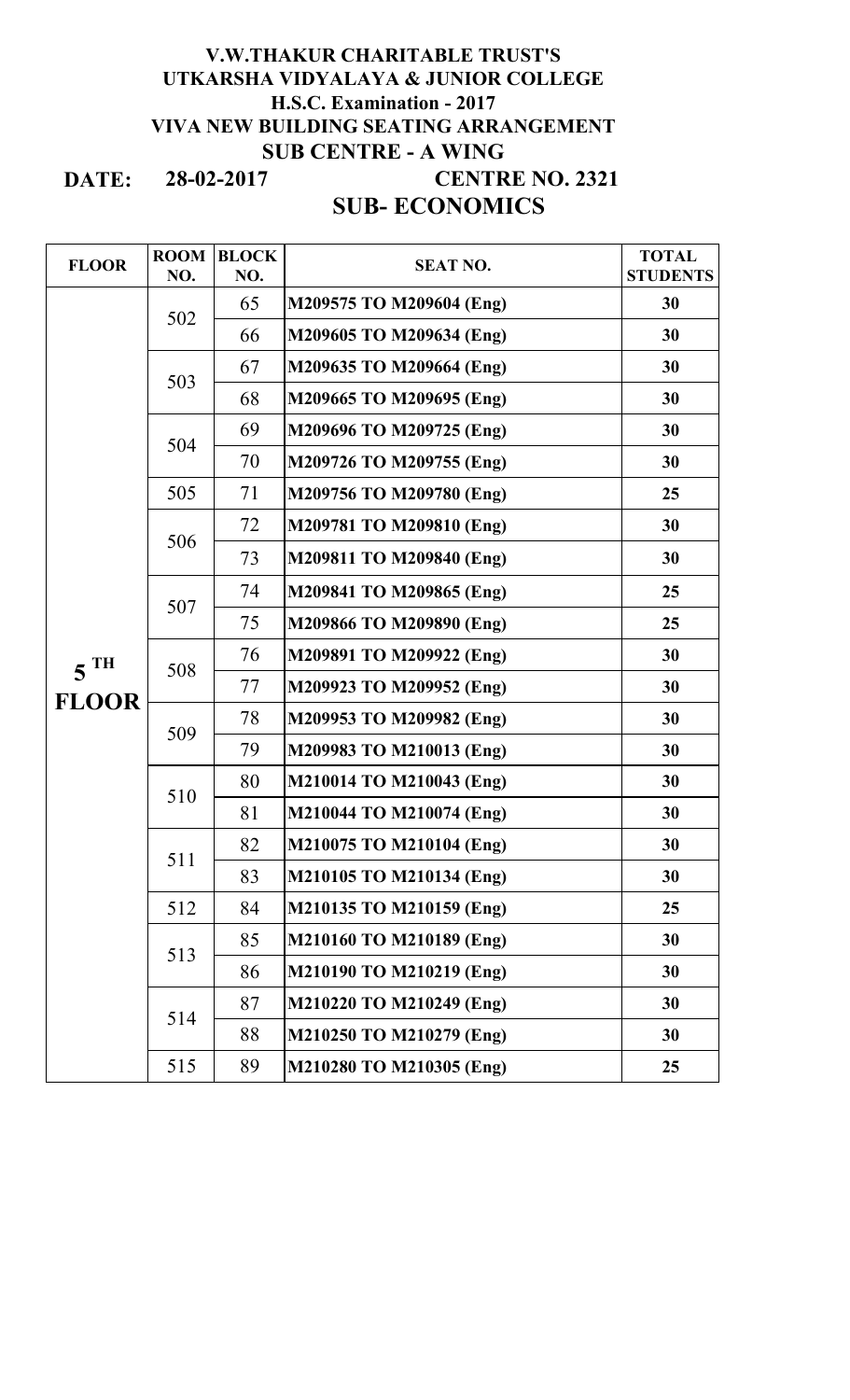## **DATE: SUB- ECONOMICS V.W.THAKUR CHARITABLE TRUST'S UTKARSHA VIDYALAYA & JUNIOR COLLEGE H.S.C. Examination - 2017 VIVA NEW BUILDING SEATING ARRANGEMENT SUB CENTRE - A WING<br>28-02-2017 CENTRE 28-02-2017 CENTRE NO. 2321**

| <b>FLOOR</b>      | <b>ROOM</b><br>NO. | <b>BLOCK</b><br>NO. | <b>SEAT NO.</b>          | <b>TOTAL</b><br><b>STUDENTS</b> |
|-------------------|--------------------|---------------------|--------------------------|---------------------------------|
|                   | 602                | 90                  | M210306 TO M210336 (Eng) | 30                              |
|                   |                    | 91                  | M210340 TO M210369 (Eng) | 30                              |
|                   | 603                | 92                  | M210370 TO M210399 (Eng) | 30                              |
|                   |                    | 93                  | M210400 TO M210429 (Eng) | 30                              |
|                   | 604                | 94                  | M210430 TO M210459 (Eng) | 30                              |
|                   |                    | 95                  | M210460 TO M210489 (Eng) | 30                              |
| $6$ <sup>TH</sup> | 606                | 96                  | M210490 TO M210519 (Eng) | 30                              |
| <b>FLOOR</b>      |                    | 97                  | M210520 TO M210549 (Eng) | 30                              |
|                   | 607                | 98                  | M210550 TO M210574 (Eng) | 25                              |
|                   |                    | 99                  | M210575 TO M210599 (Eng) | 25                              |
|                   | 608                | 100                 | M210600 TO M210629 (Eng) | 30                              |
|                   |                    | 101                 | M210630 TO M210659 (Eng) | 30                              |
|                   | 609                | 102                 | M210660 TO M210690 (Eng) | 30                              |
|                   |                    | 103                 | M210691 TO M210722 (Eng) | 30                              |